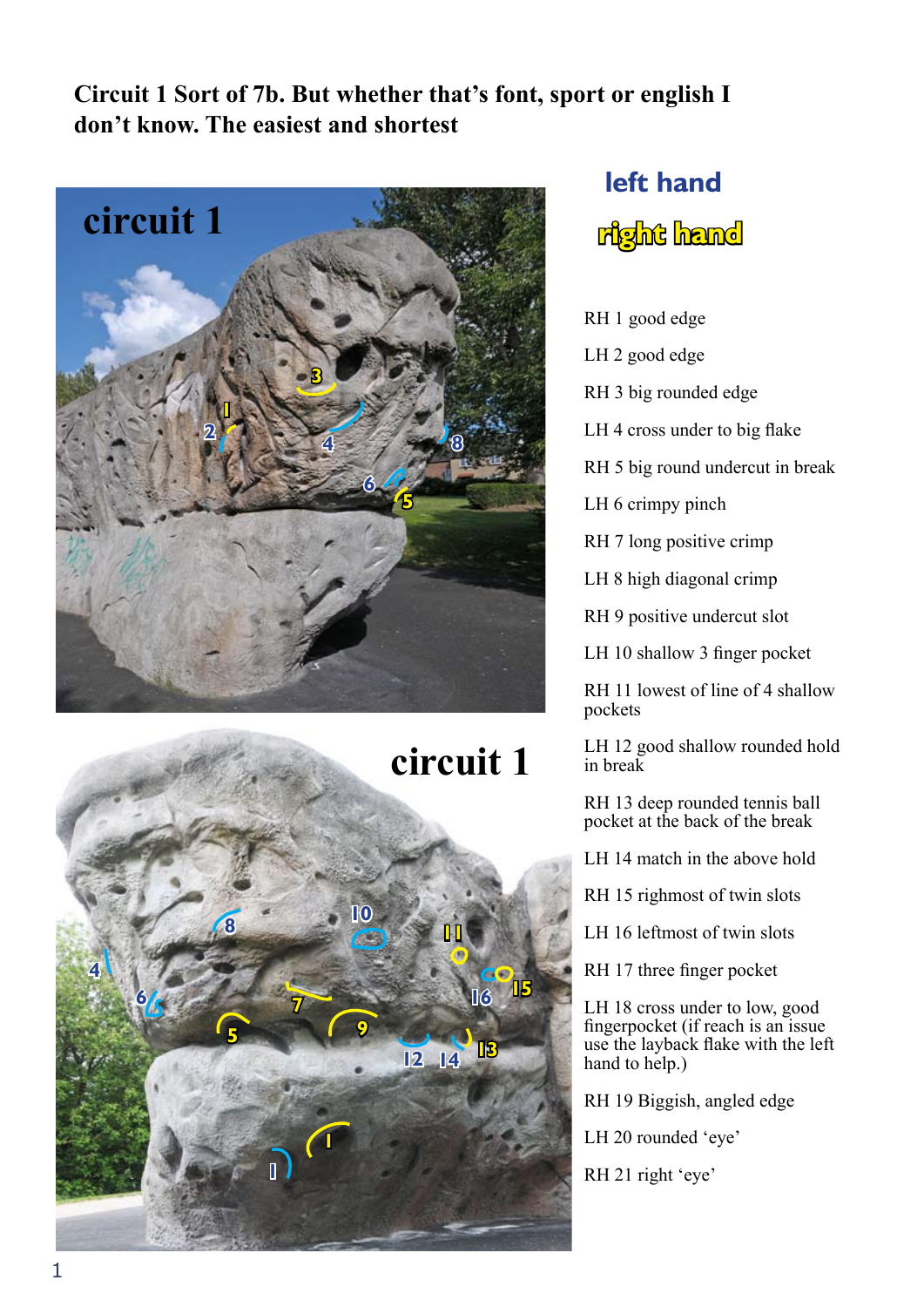

- LH 22 positive undercut
- RH 23 low pinchy undercut.
- LH 24 Rightmost rounded pocket in the break
- RH 25 good but low sidepull / undercut
- LH 26 right side of porthole.
- RH 27 shallow three finger pocket
- LH 28 good deep slot
- RH 29 big angled flake
- LH 30 chunky layback flake
- RH 31 pinch on the arete
- LH 32 rounded orange dot hold
- RH 32 high jug pocket

LH 33 top

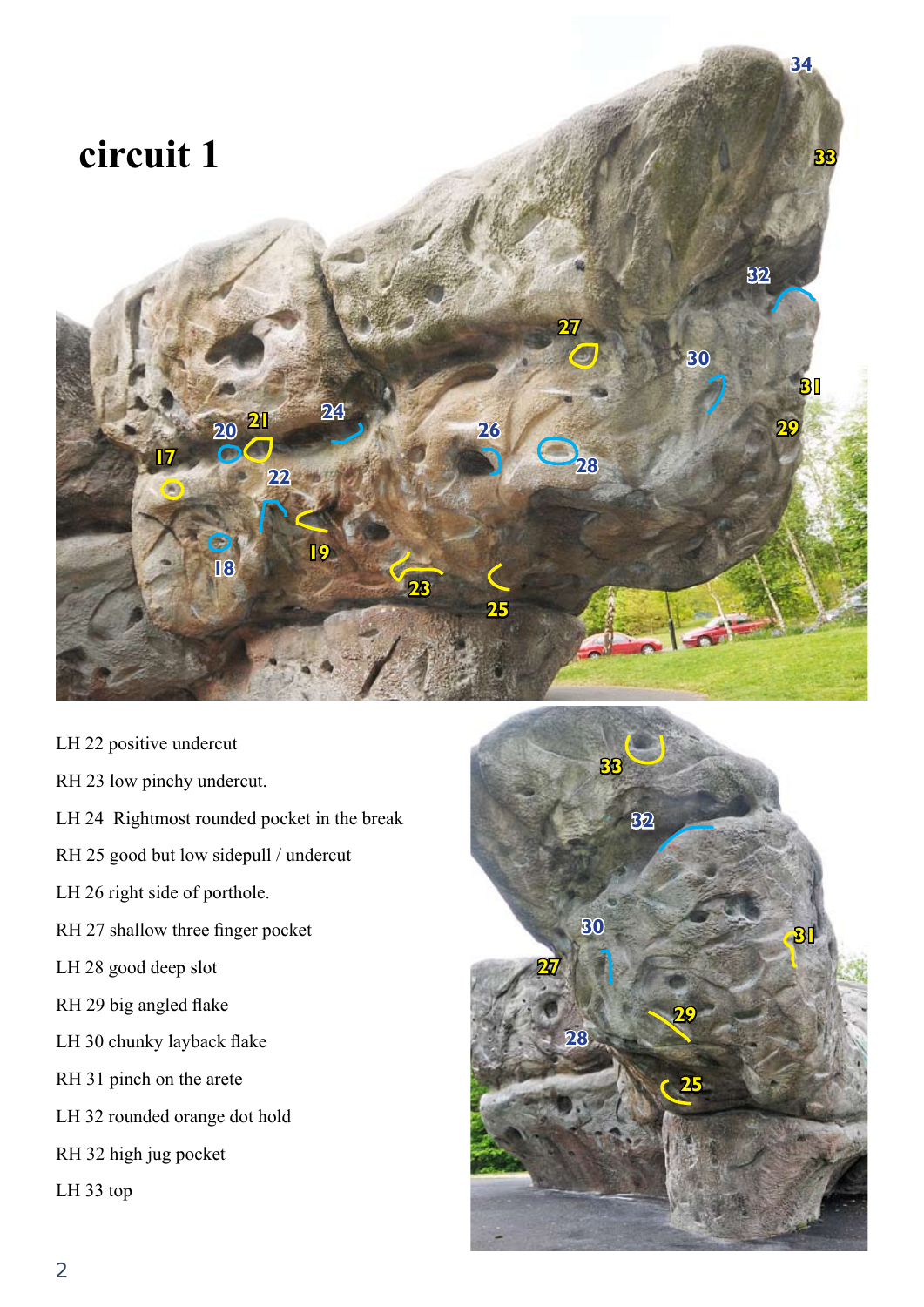

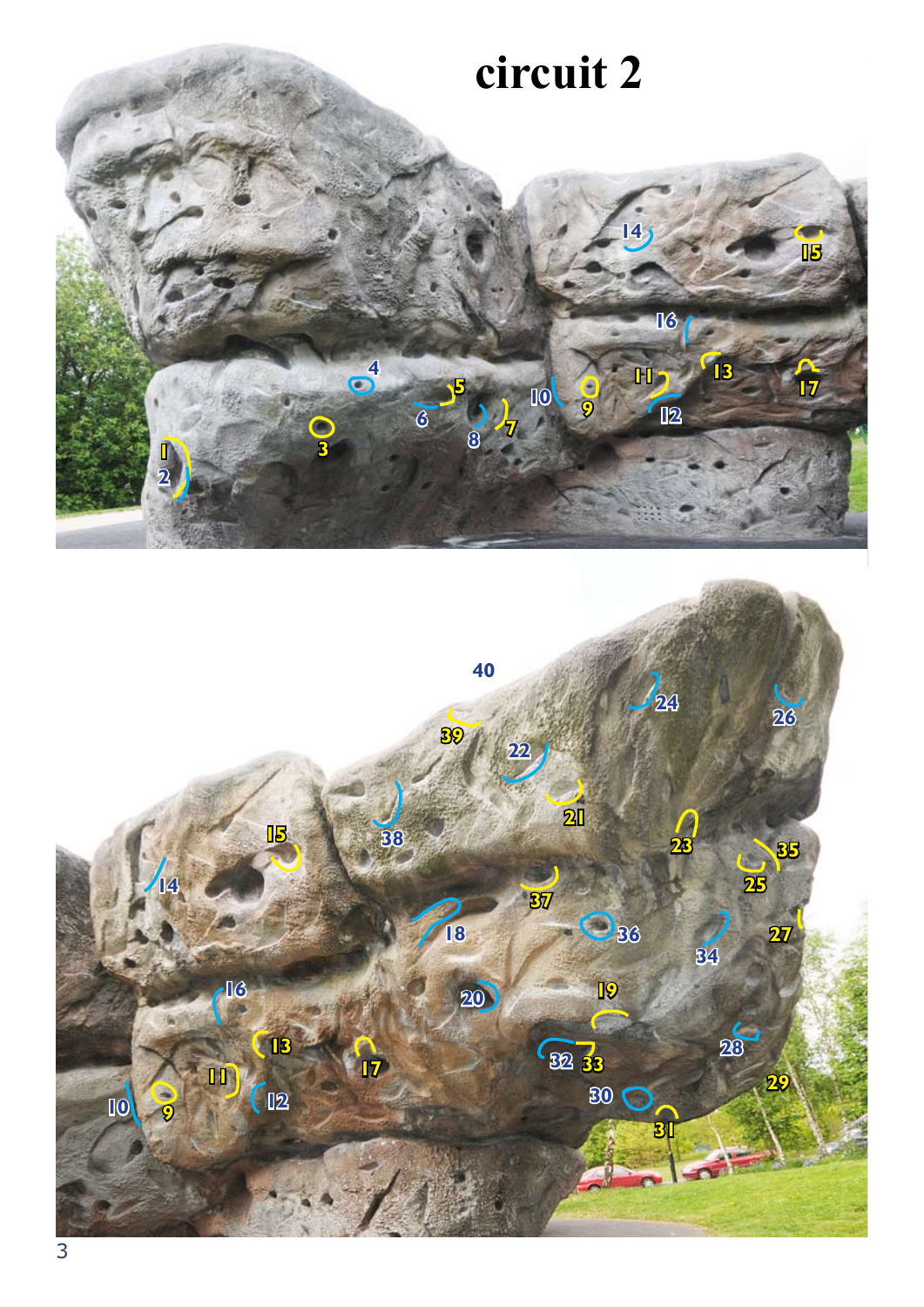### **Circuit 2 Sort of mid-7 grade.**

- RH 1 big sidepull flake
- LH 2 big sidepull flake
- RH 3 good 4 finger pocket above and left of porthole
- LH 4 cross to 3 finger pocket
- RH 5 long brown flatty
- LH 6 long brown flatty
- RH 7 good sidepull flake
- LH 8 layback right side of porthole
- RH 9 3 finger pocket
- LH 10 corner flake
- RH 11 big gaston on big flake
- LH 12 Undercut big flake just under the gaston
- RH 13 layback good smaller flake just above
- LH 14 diagonal crimp, blue dot
- RH 15 rounded pocket
- LH 16 good rounded sidepull flake
- RH 17 good Undercut in porthole
- LH 18 big horizontal pinch
- RH 19 good Undercut under the roof
- LH 20 r side of porthole
- RH 21 good crimp, black dot
- LH 22 good crimp above
- RH 23 low pinchy sidepull, yellow dot
- LH 24 high sidepull, yellow dot
- RH 25 low 3 finger pocket
- LH 26 good high, slanting crimp

RH 27 right twin pocket, blue dot

LH 28 low good slot pocket, just above blue dot pocket

- RH 29 low crimp on lip, orange and blue dot
- LH 30 good pocket in left of roof feature
- RH 31 Undercut just in front of pocket
- LH 32 big Undercut in roof
- RH 33 match big Undercut
- LH 34 high pinch layaway (put left foot high in porthole)
- RH 35 diagonal crozzly crimp
- LH 36 3 finger pocket below pinch
- RH 37 good rounded pocket
- LH 38 high angled crimp
- RH 39 good crimp in flake

#### LH 40 top

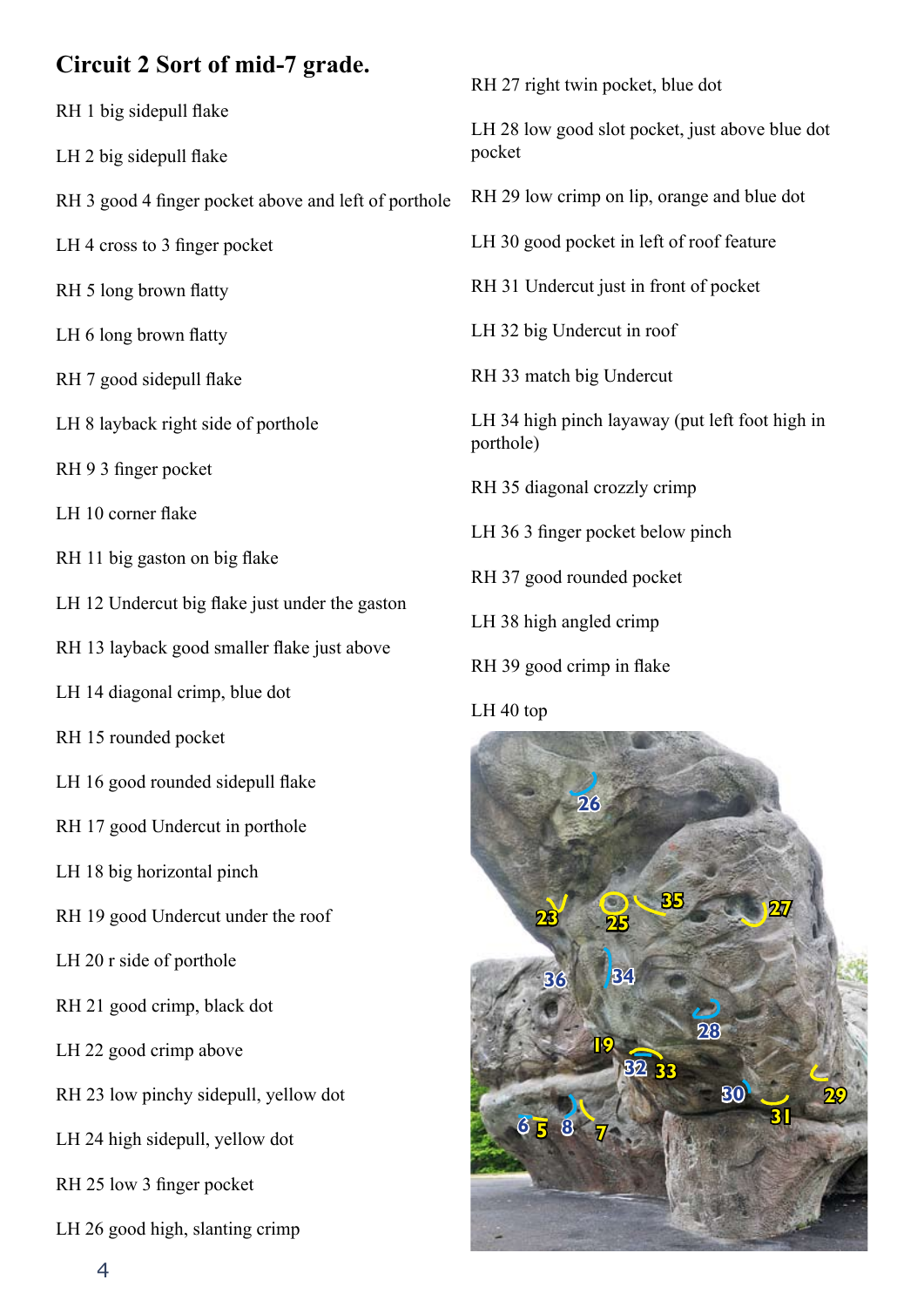

#### **Circuit 3**

**This one's a lot harder, something like in the high sevens. You can link it into near the end of circuit 2 (holds 29 and 30) if you're some sort of monster. It's kinda three boulder problems interspersed with a couple of shakeouts (on 15 and 16 and 22 and 23, so each one can be aproblem in itself.**

RH 1 red dot crimp on lip

LH 2 Good deep round pocket

RH 3 3finger pocket. Use 3b, big flake, if next move is too far.

LH 4 angled rounded fingethold (yellow dot)

RH 5 lower of 2 undercuts

LH 6 right side of porthole

#### RH 7 good undercut

LH 8 layback hold in bottom of the crack (or the lipped pocket up and right if you can reach)

RH 9 left side of porthole

LH 10 goood undercut (or the flat rounded edge above if you can reach)

RH 11 long crimp

LH 12 long thin diagonal crimp (red dot)

RH 13 long thin diagonal crimp

LH 14 easy undercut

RH 15 shake-out pocket

LH 16 shake-out pocket